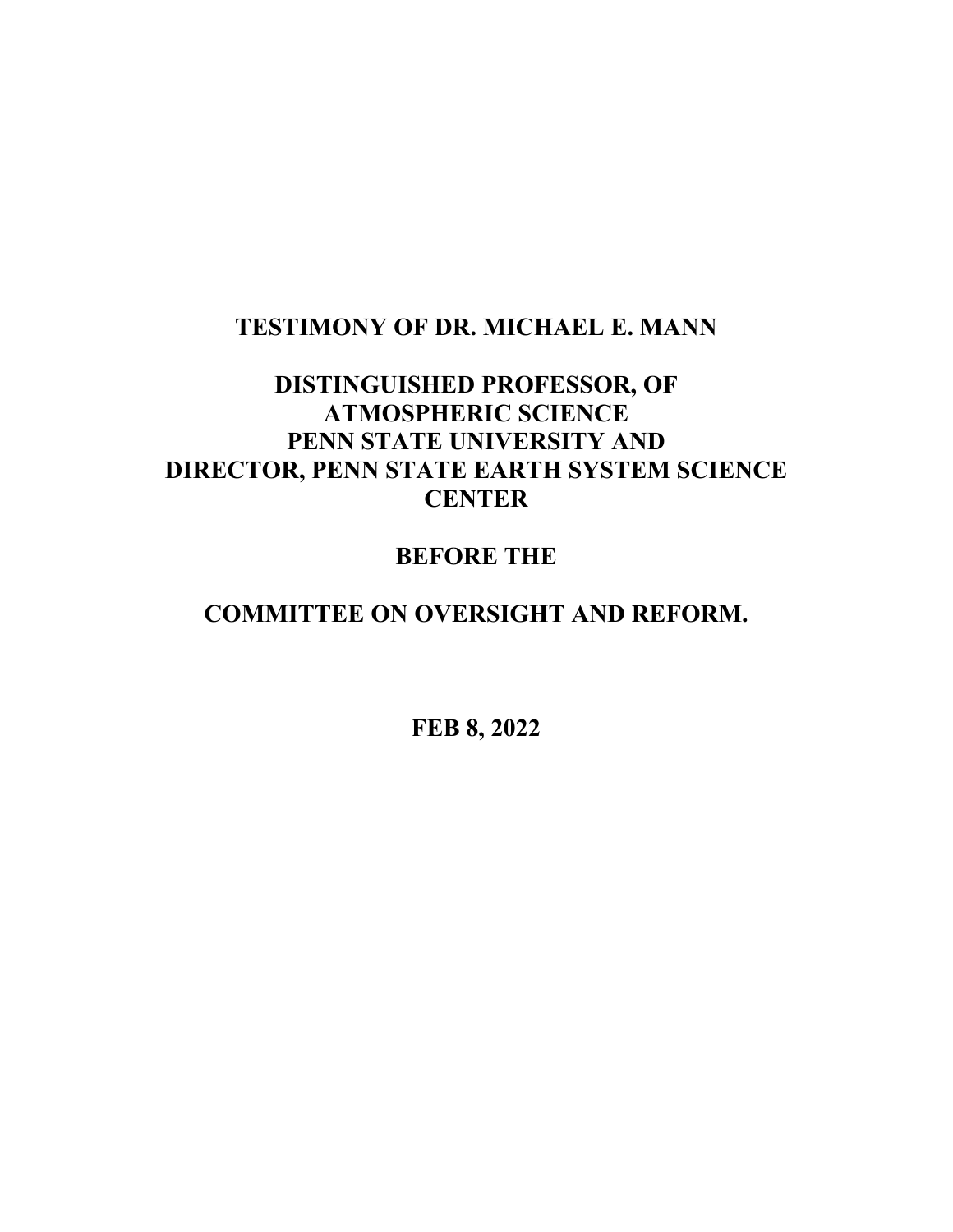Chairwoman Maloney and members of the Committee. My name is Michael Mann. I am Distinguished Professor of Atmospheric Science at Penn State University, and Director of the Penn State Earth System Science Center. My research involves the use of climate models, the analysis of empirical climate data, and developing methods for comparing observations and model predictions. The primary aim of my research is understanding the long-term behavior of Earth's climate system, determining the roles of various potential agents of climate change, both natural and human, and assessing climate change impacts and climate mitigation strategies.

I have published more than 200 scientific articles, numerous commentaries and five books about the basic science, impacts and policy implications of climate change. My most recent book, *The New Climate War*, details the harmful role that has been played by fossil fuel interests and their enablers.

I have served on numerous U.S. and international scientific working groups, panels and steering committees. Among other awards and honors, I have received the Hans Oeschger Medal of the European Geophysical Union, the Award for Public Engagement with Science from the American Association for the Advancement of Science, the Tyler Prize for Environmental Achievement and the Leo Szilard award of the American Physical Society. I'm a Fellow of the American Geophysical Union, the American Meteorological Society, the Geological Society of America, and the American Association for the Advancement of Science. In 2020 I was elected to the U.S. National Academy of Sciences.

I am perhaps best known for my paleoclimate research two decades ago that produced the iconic "hockey stick" curve demonstrating the *unprecedented nature* of

1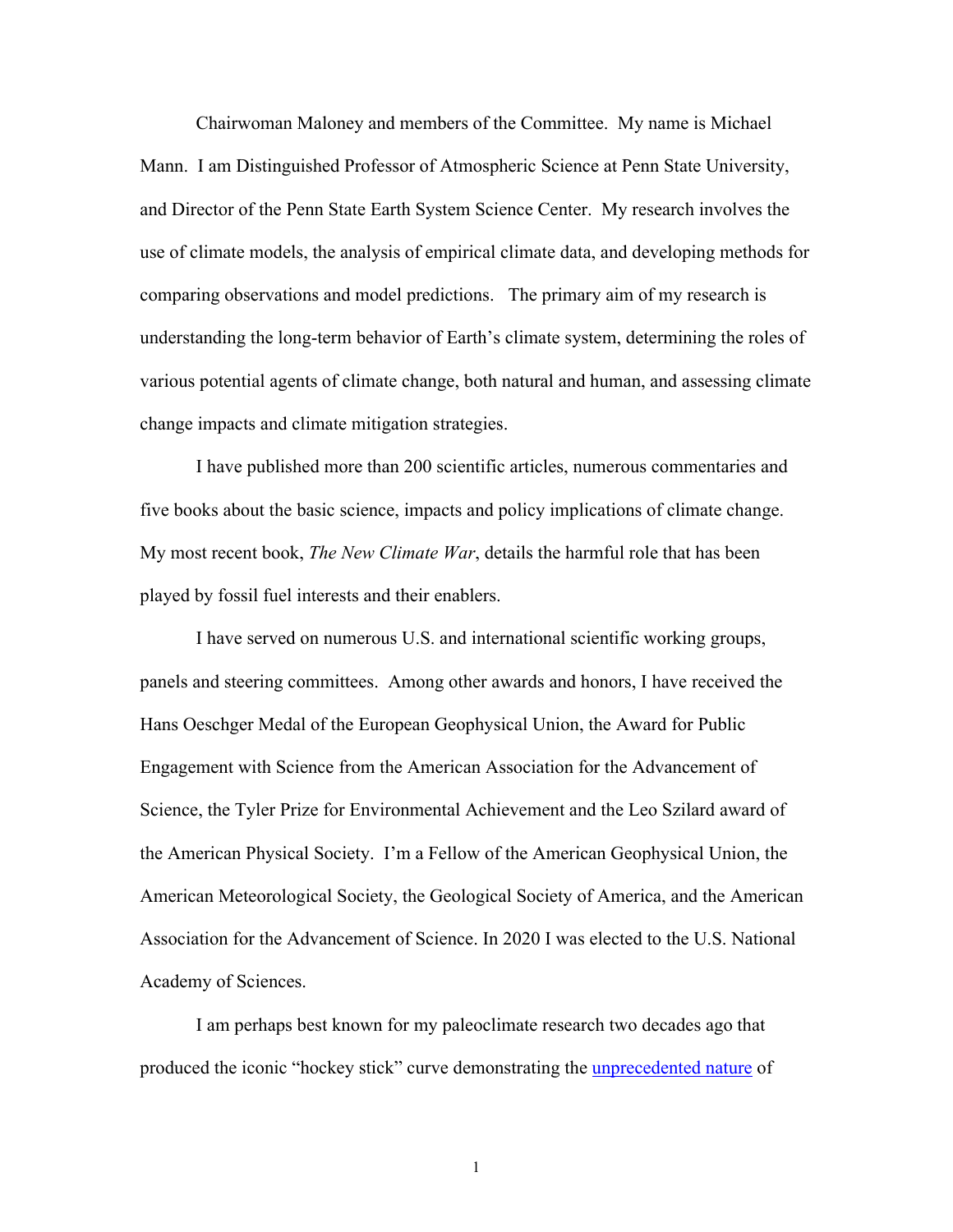human-caused planetary warming. My research in recent years, however, has focused on other topics including the increased coastal risk from sea level rise and intensified hurricanes, and the impacts of climate change on extreme weather events.

My objective today is to review the basic scientific framework for assessing and mitigating human-caused climate change and its impacts. And I will begin by discussing climate projections that were made nearly four decades ago, not by NASA or other climate modeling groups, but by none other than ExxonMobil, the world's largest publicly-traded fossil fuel company.

ExxonMobil's own scientists, in a [secret 1982 report](https://insideclimatenews.org/news/22092015/exxon-confirmed-global-warming-consensus-in-1982-with-in-house-climate-models/) that was never released to the public, made remarkably accurate predictions of both the rise that we would see in atmospheric carbon dioxide levels and the planetary warming that would result given business as usual extraction and burning of fossil fuels (see graphic below). They even used the word "catastrophic" to describe the potential impacts of that warming. But rather than come forward with what their own scientists had concluded, they engaged in a campaign of denial and delay which [continues on today.](https://www.npr.org/2021/07/01/1012138741/exxon-lobbyist-caught-on-video-talks-about-undermining-bidens-climate-push)

We are now paying the extreme opportunity cost of that delay in the form of [withering heat waves,](https://www.nytimes.com/2021/06/29/opinion/heat-dome-climate-change.html) more destructive [tornado outbreaks,](https://www.usatoday.com/story/news/nation/2021/12/13/did-climate-change-play-role-deadly-weekend-tornadoes/6495496001/) wildfires, and floods exacerbated by climate change. Whether it's the apocalyptic wildfires that once again [ravaged California](https://thehill.com/opinion/energy-environment/568462-july-was-a-frankenstein-month-created-by-the-fossil-fuel-industry?fbclid=IwAR2Rdf1G5AdhA46ncczhkTzTjMNLt2a9OTSwTbJh4viVTPGbYZeBKmAeWnM) and the west this summer, a [heat dome](https://www.nytimes.com/2021/06/29/opinion/heat-dome-climate-change.html) over the Pacific Northwest that made parts of Canada feel like Phoenix on the 4<sup>th</sup> of July, or the [devastating floods](https://www.centredaily.com/opinion/opn-columns-blogs/article254013388.html) my state of Pennsylvania experienced as the remnants of climate change-fueled hurricane Ida dumped months' worth of rainfall in a few hours, it is clear that dangerous climate change is upon us. These events are costing the U.S. [hundreds of billions of dollars](https://www.bloomberg.com/news/articles/2021-12-27/climate-driven-extreme-weather-cost-hundreds-of-billions-in-2021) a year

2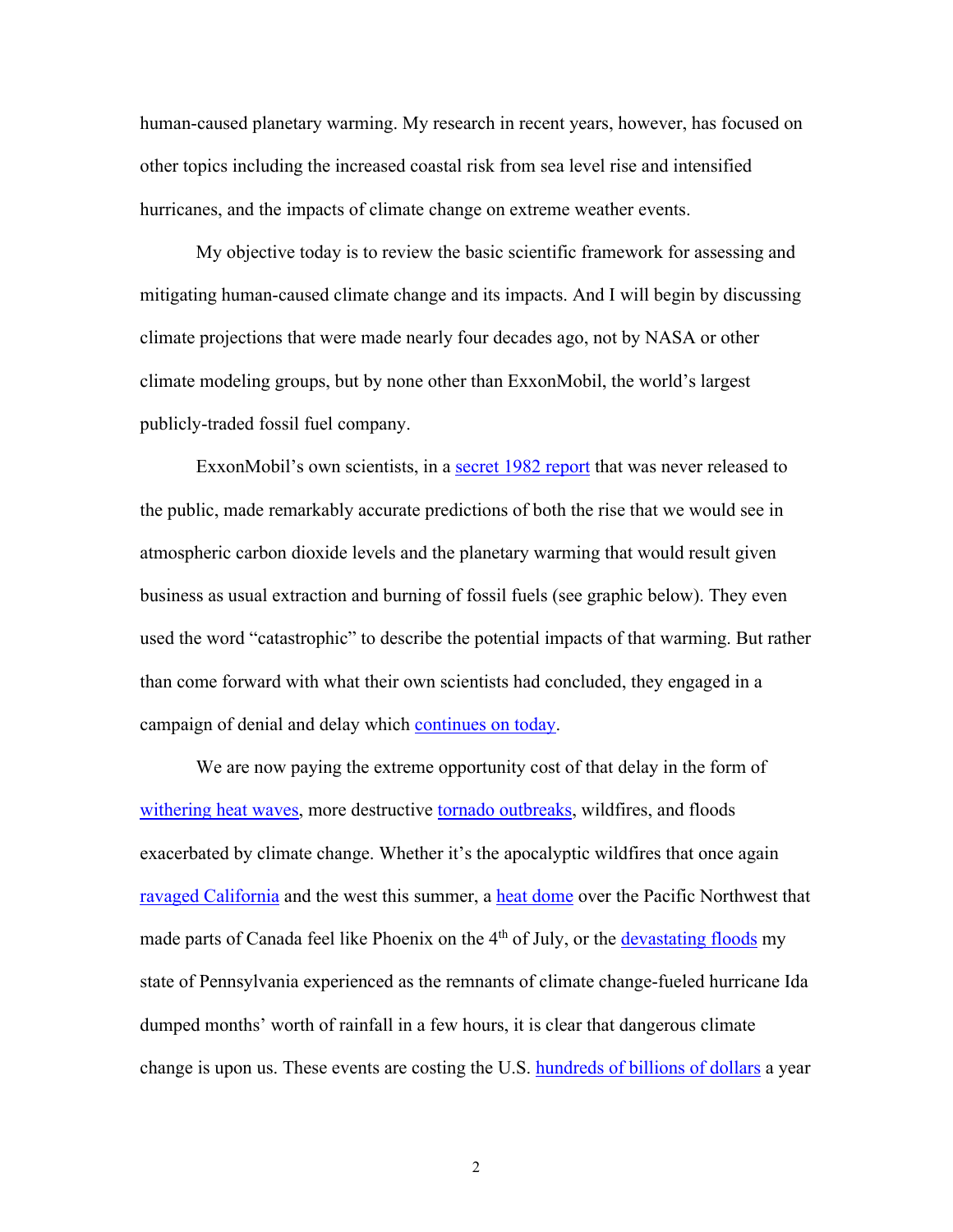and the toll in dollars and [human lives](https://thehill.com/policy/energy-environment/589024-top-us-weather-climate-disasters-killed-nearly-700-last-year-noaa) will continue to increase in the absence of concerted action.



*Exxon's private prediction of the future growth of carbon dioxide levels (left axis) and global temperature relative to 1982 (right axis). Elsewhere in its report, Exxon noted that the most widely accepted science at the time indicated that doubling carbon dioxide levels would cause a global warming of 3°C. Illustration: 1982 Exxon internal briefing document (modified to show actual surface temperature trends through 2020)*

Much of that damage could have been avoided had we acted decades ago when

the scientific community—and indeed ExxonMobil's own scientists---recognized we had

a problem (see graphic below). Because of the delay that resulted from the *public* 

[disinformation campaign](https://skepticalinquirer.org/2020/03/how-to-win-the-new-climate-war/) funded by ExxonMobil and other fossil fuel interests, we now

have a far greater challenge on our hands if we are to [limit global warming below 1.5C](https://www.ipcc.ch/sr15/)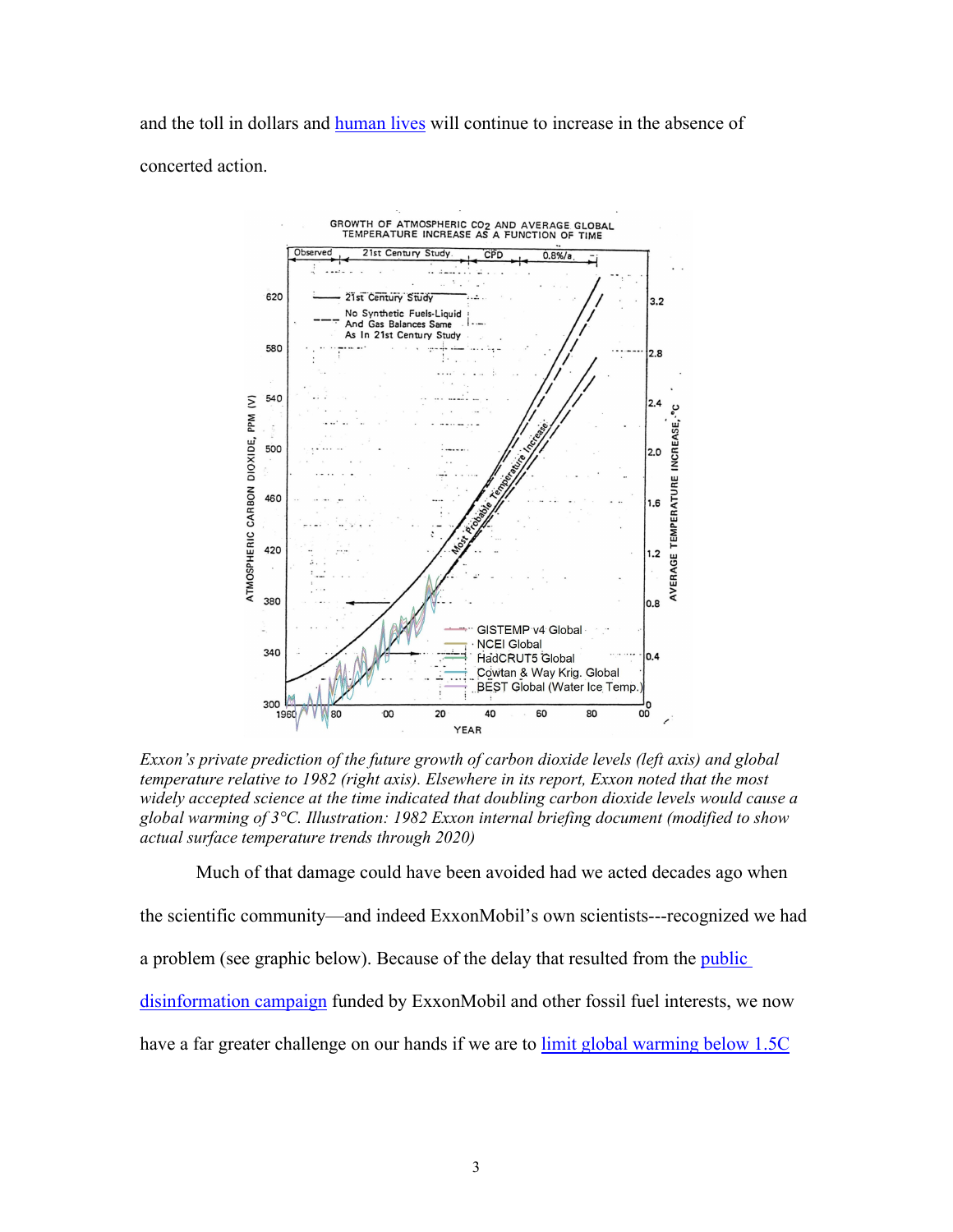(roughly 3F), a level beyond which we will see the worst, potentially irreversible impacts of climate change.

There is nonetheless some [positive](https://www.cjr.org/covering_climate_now/michael-mann-60-minutes-emissions-warming.php) news when it comes to the feasibility of such efforts. The increasingly comprehensive climate modeling done over the past decade demonstrates that surface warming is likely to stabilize rather quickly, i.e. within a few years, once net carbon emissions reach zero.

#### **Flattening the climate curve**

Carbon dioxide emissions, in gigatons, required to limit warming to 1.5°C, if climate action were taken in 2000



This is a result of the somewhat fortuitous cancelation of two different effects, one of which is aggravating with respect to surface warming, the other of which is actually mitigating. On the one hand, the oceans continue to warm up for decades in response to the input of carbon pollution into the atmosphere owing to the large amount of thermal mass and consequent sluggishness of ocean heat absorption. On the other hand, the ocean is constantly absorbing atmospheric carbon pollution, which leads to a lowering of atmospheric carbon dioxide levels once carbon emissions stop. As a result of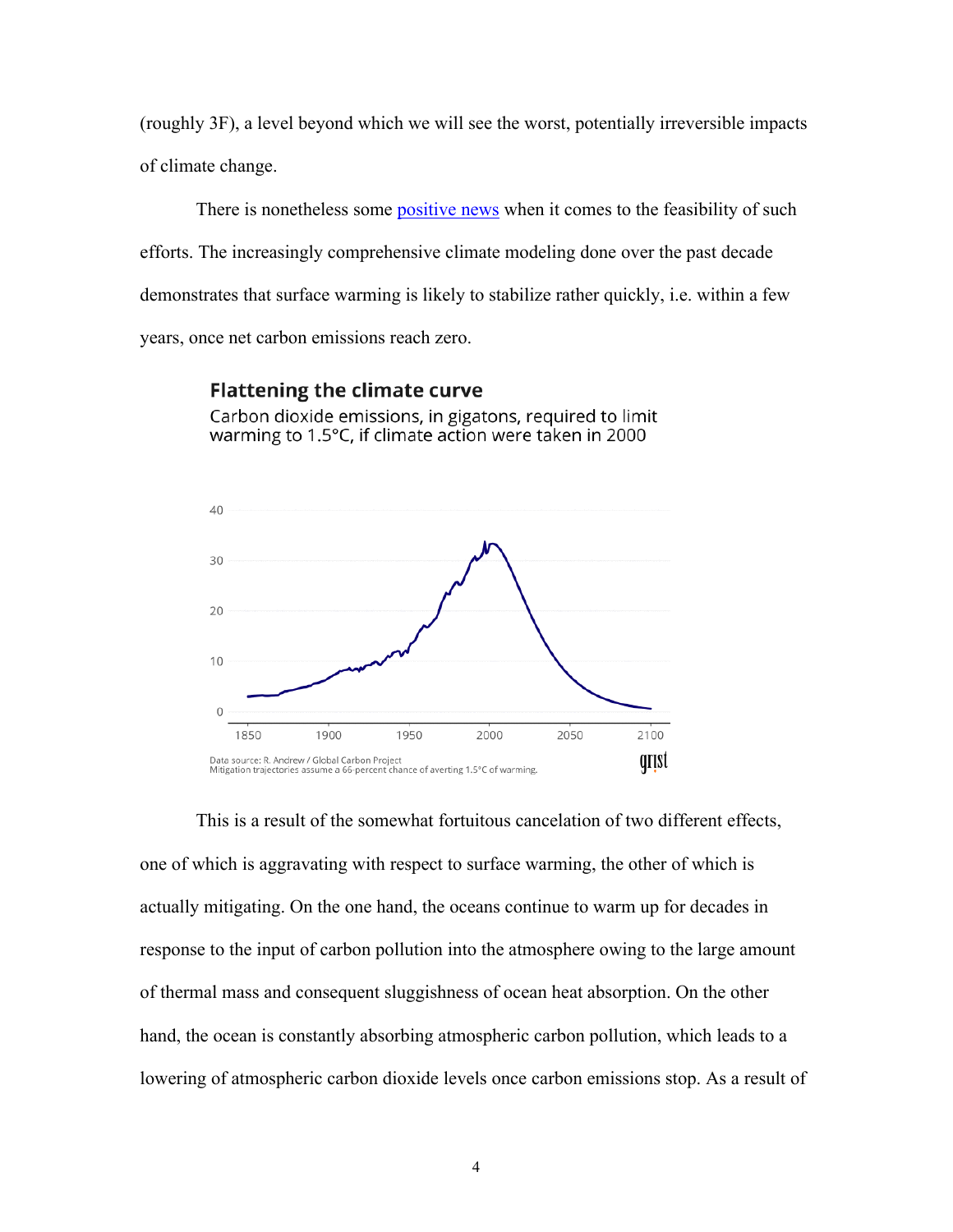these two opposite effects, surface temperatures remain roughly constant once net emissions go to zero. In other words, there is a direct and immediate response to our efforts to reduce global carbon emissions.

We can therefore prevent surface warming from crossing key thresholds such as 1.5C/3F surface warming through aggressive efforts to decarbonize the global economy. We must reduce carbon emissions by 50% this decade and bring them to net zero (zero emissions of carbon into the atmosphere allowing for offsetting natural or artificial carbon capture) by mid-century. The 2018 special [report on 1.5C warming](https://www.ipcc.ch/sr15/) of the Intergovernmental Panel on Climate Change (see graphic below) demonstrates a pathway by which this can be accomplished.



(from *IPCC "Special Report on the impacts of global warming of 1.5°C above preindustrial levels and related global greenhouse gas emission pathways",* Masson-Delmotte, V.*et al*, Waterfield (eds.)]. *World Meteorological Organization, Geneva, Switzerland, 32 pp.* (https://www.ipcc.ch/sr15/chapter/spm/)